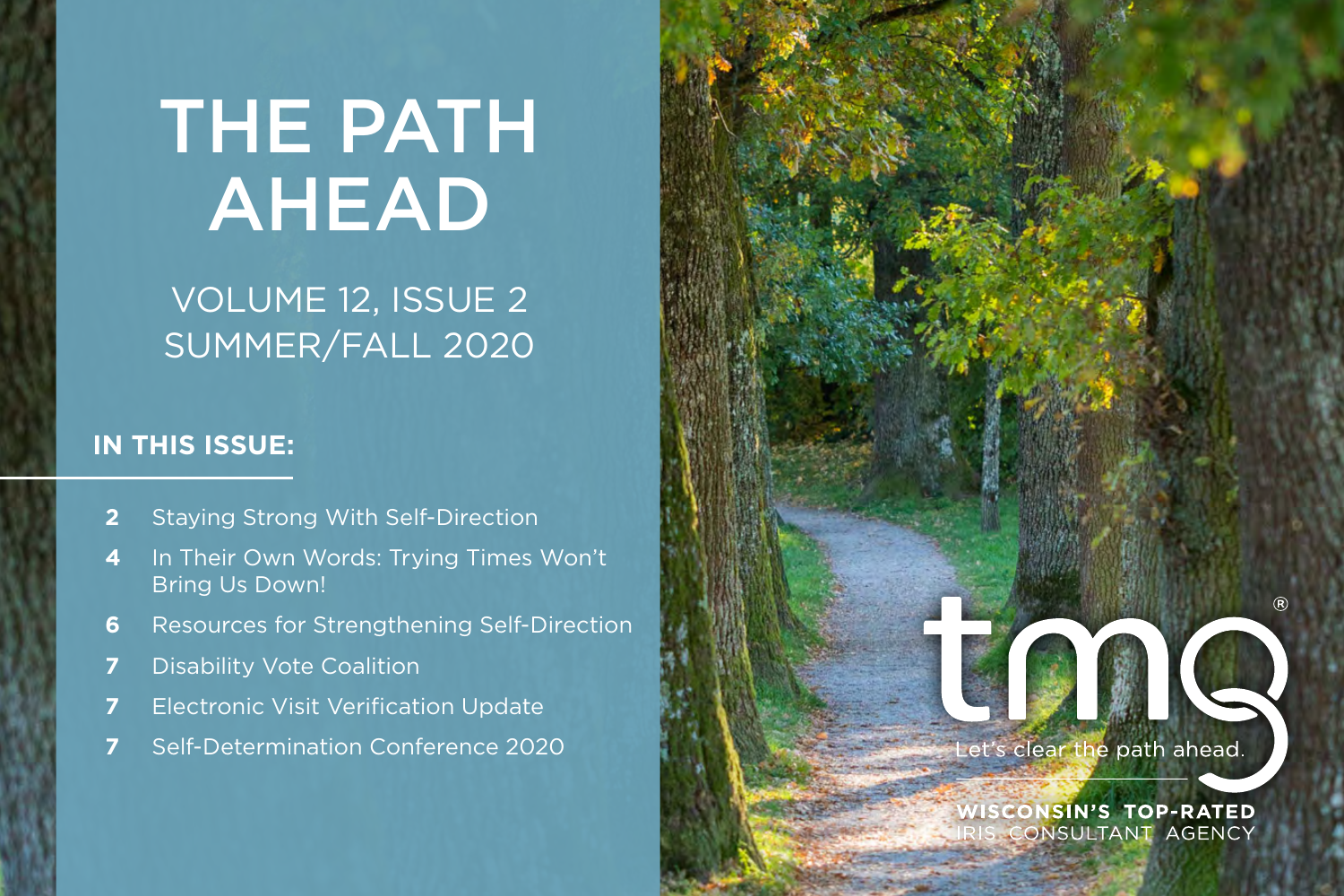# <span id="page-1-0"></span>**STAYING STRONG WITH SELF-DIRECTION**



Life has certainly been different for all of us this year. The COVID-19 pandemic has kept people from seeing friends and family members in person. It's caused a lot of us to stop going to our jobs or to stop volunteering. And it's made many people change how they enjoy their free time so they're safely distanced. All of these changes have taken time to get used to. When the pandemic first started, some people worried about individuals with disabilities and how they would deal with all the changes and uncertainty. But time and time again, people with disabilities have shown the world that with the

right level of support and strong relationships, they can not only survive during tough times, but even thrive.

"I think everybody has been pretty strong [during the pandemic]," says Jenny Felty, Director of Headwaters, Inc.

One of the reasons Jenny believes that the people her agency serves have been okay during the pandemic is because of the power of self-direction. When a person uses self-direction, they know that they have the power to control certain things happening in their lives. They know how to ask for what they need, and selfdirection supports them to do so. And when you know your voice is going to be heard, tough times aren't as challenging.

2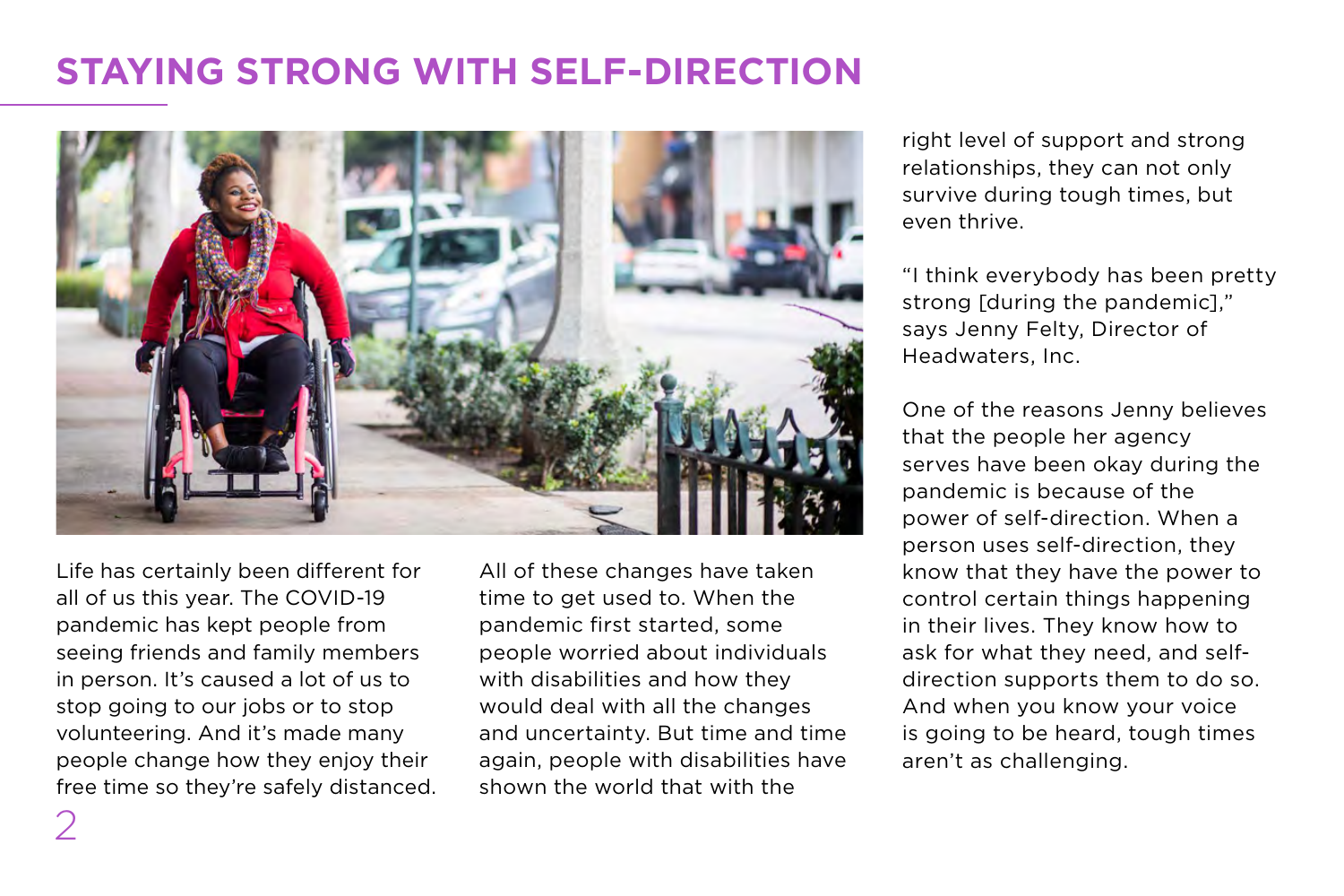

Headwaters, Inc is an organization in Northern Wisconsin that provides supports and services to individuals with disabilities so that they can live the life they choose. Jenny says that having choice and control in their life makes the person feel more confident and stronger. One of her favorite stories is of a woman who first started using services from Headwaters four years ago. At the time, the woman was unhappy that she was living in a group home. She, like most of us, could also get very stressed whenever bad things happened in the world. She felt like she had no real control in her life. So, she told Headwaters staff that she wanted to live in her own apartment. The agency worked with her to get her the skills she needed to make that happen.

**"She has all of this control in her life that she didn't used to have, and she gets through [tough times] a lot better," says Jenny. "She's just a different person, because she's living the kind of life that she wants."**

Another way that self-direction can make us stronger is that it can help us build connections in our communities. If we decide we want to work or volunteer, we can do that and meet people who do the same thing. If we want to go to church on Sundays or a local art class on Wednesdays, we'll meet other people who love church or art. Every time we choose to get out in the community, we might meet new people who could become new friends. We can also look for

virtual community opportunities, such as virtual book clubs or online exercise classes, which widen our chances of meeting new people who share our interests.

"It helps you feel soothed through the tough times when you have those other [community] connections to look forward to," says Jenny.

So, as we all make changes to adjust to life during a pandemic, know that self-direction can help us stay strong through it all and that we can use self-direction to take charge of the things that we do have control over. If we need help with things that aren't in our control, we shouldn't be afraid to ask others for help.

"We're all a little stressed because the pandemic is still ongoing," says Jenny. "But we're all in it together!"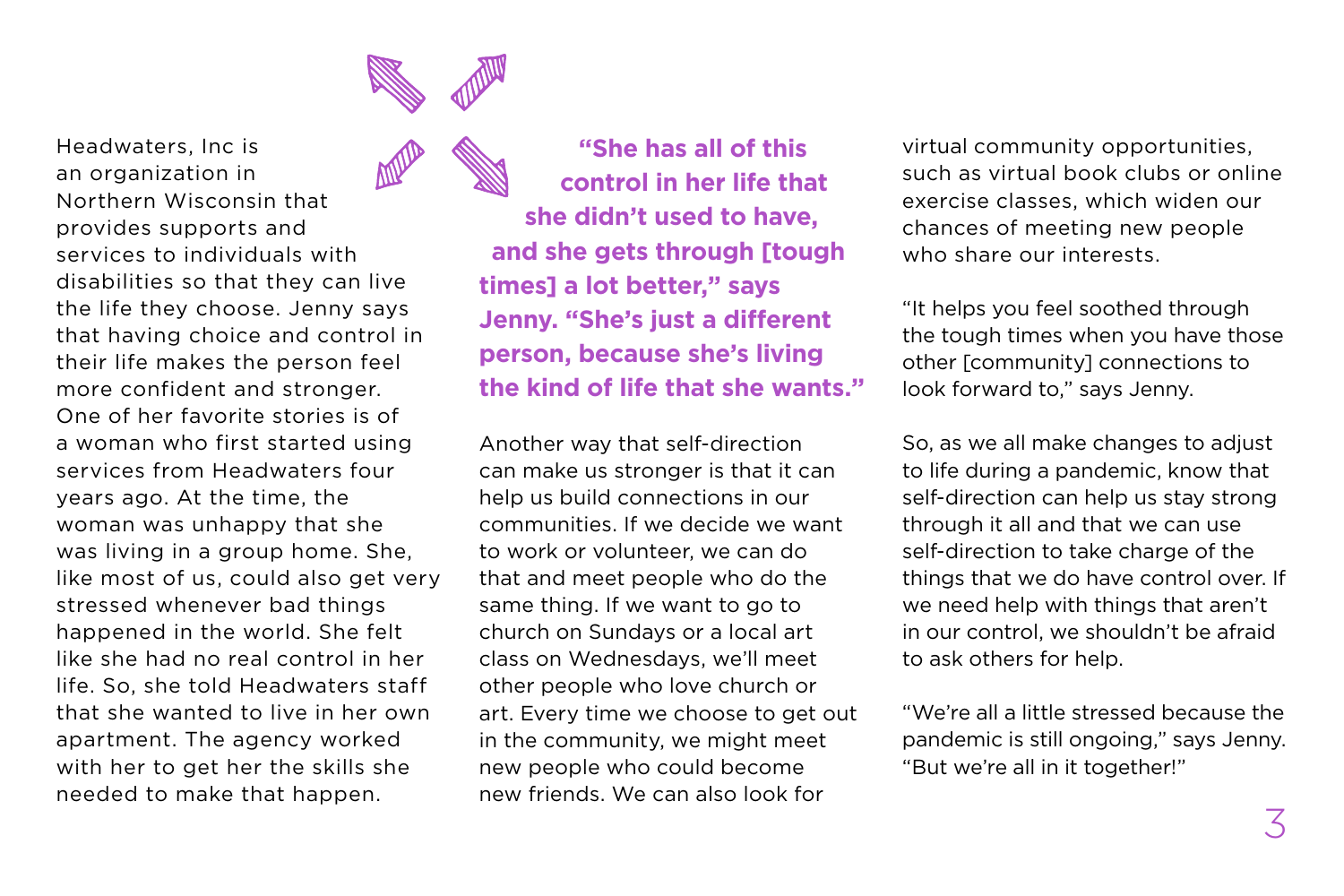# **IN THEIR OWN WORDS:** TRYING TIMES WON'T BRING US DOWN!

Find out how some of the people who choose TMG use self-direction to get through trying times, and their advice to others on how to stay strong. **Thank you to everyone who shared their stories with us!**



### **Ashley Mathy**  *Muskego, WI*

To keep strong during trying times, Ashley says she likes to stay positive

in every way. For her, that means taking care of her body with yoga and taking care of her mind with mindfulness sessions and thinking about positive things. She also says that she feels good when she helps other people out. So, she likes to stay connected with friends, family, and other self-advocates and give them compliments.

### Ashley's Words of Wisdom:

"Look at all the positive things in your life and have faith that it will get better soon. In the meantime, you need to enjoy every moment and live life to the fullest."





**Craig Staszak and Josh Vaughn** *Scandinavia, WI*

Brothers Craig and Josh know that taking charge with self-direction can make uncertain times less scary. Some of the ways they do this is by keeping active both mentally and physically. They also make sure to have good conversations about their care options so that they can make the choices that are best for them. Most importantly, they understand that things are different these days, and they have to be flexible with schedules and laid-back about the things they can't control.

#### Craig and Josh's Words of Wisdom:

"Use your resources and think outside the box. Know what you need and don't be afraid to ask others for help."



### **Dan Spitz** *New Berlin, WI*

Sometimes life is hard. But Dan says he doesn't let the tough times keep him

down. One of the ways he does that is by thinking of all the great things in his life including his loving wife and three great boys. He also tries to keep his care plans as consistent as possible to help make life easier. And he's not shy about asking for help when he needs it.

### Dan's Words of Wisdom:

"Always know that no matter the situation, stay calm and try to remember what you did to get through tough times in the past. It's always been amazing to me that I've been able to accomplish something if I just put my mind to it and try different things."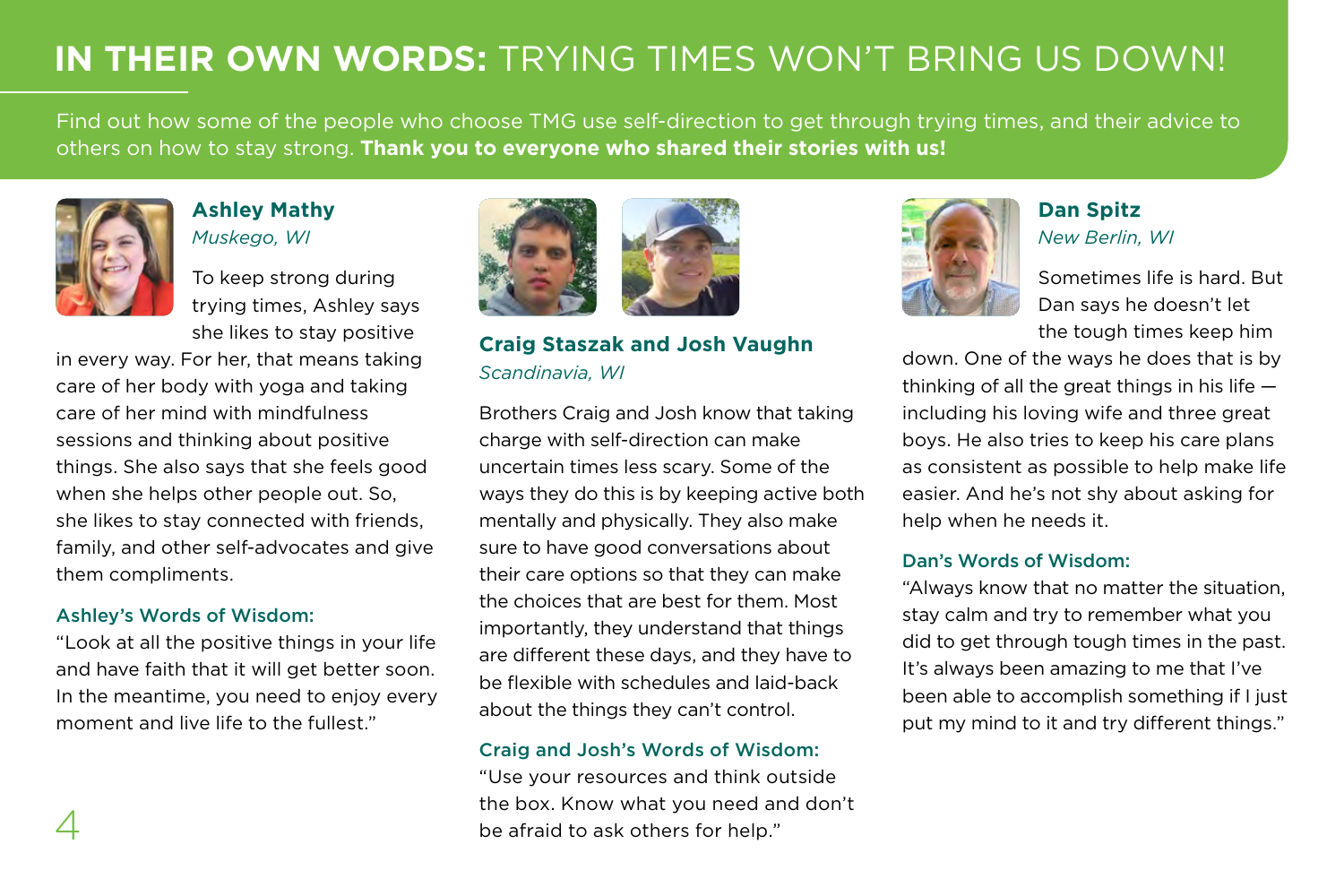

### **Doris Turner** *Milwaukee, WI*

Doris knows that having faith and working hard can lead to many great

things. Even when things seem too tough to overcome, Doris never gives up. She knows to advocate for herself to get the changes she needs to live the life she wants. She also loves taking the time to listen and help others — it's one of the things that makes her proud, especially when she can give someone advice that might help them.

#### Doris's Words of Wisdom:

兴

"I use [the gifts] God gave me. Being useful helps me feel better, because maybe that will help someone else feel better! I love to encourage people to never give up."



### **Eric Kostrzak**  *Salem, WI*

Before the pandemic, Eric used self-direction to help him run his own small

兴

兴

business and was also an active member in his community. Both of these things made him feel confident and happy. While those things are on hold, he's keeping strong by connecting with family and friends over the phone and through video calls.

#### Eric's Words of Wisdom:

**k** 

II IIIII

"Learn to communicate effectively and bring your ideas to the table. This has helped me [share my needs] with my friends, family and [other supports]."



**Joe and Mindi Frenette** *Greenwood, WI*

Husband and wife Joe and Mindi love being able to help others. So, when the pandemic hit, they put their talents to use. Mindi is a quilter and has been making masks for the community. Joe lends a hand as well, ironing the masks so that they look crisp and beautiful. Both Mindi and Joe are happy they're helping people stay safe. They're also happy they have each other and their parents — it's a lot easier to get through hard times when you have a loved one nearby.

### Joe and Mindi's Words of Wisdom:

"We tell people to stay safe, to stay home, and to wash their hands. We also tell them 'We love you!'"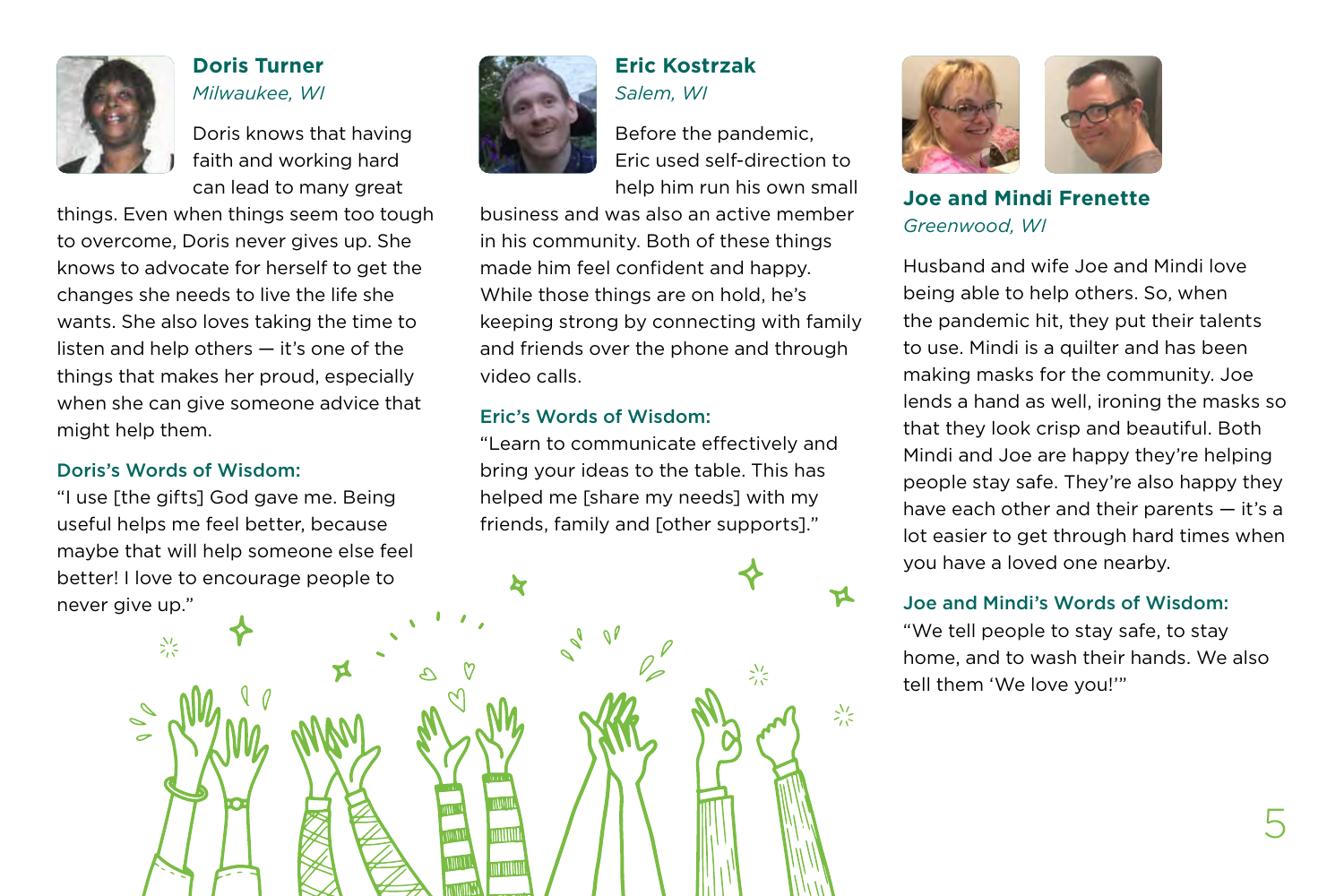# <span id="page-5-0"></span>**RESOURCES FOR STRENGTHENING SELF-DIRECTION**

**Self-direction** is a great way to keep us feeling strong. Even when times are tough, self-direction reminds us that there are a lot of things in our life that we can control. It can make us realize how much we're capable of doing. Of course, sometimes we need a little bit of help and the right tools to support us as we self-direct.

Below are a few resources that can build self-direction skills and community connections. For links to these resources, visit the online version of the Summer/Fall 2020 issue of The Path Ahead at [tmgwisconsin.com/the-path-ahead](http://tmgwisconsin.com/the-path-ahead)*.*

**[Center for Healthy Minds](https://centerhealthyminds.org/well-being-toolkit-covid19):** The Center for Healthy Minds at the University of Wisconsin–Madison wants to make the world a kinder and wiser place and understands the importance of a strong mind. To help people get through the pandemic, the Center for Healthy Minds has created a COVID-19 Well-Being Toolkit and Resources webpage. There you'll find ways to keep your mind calm; webinars on meditation and how to find purpose; and other resources that can make it a little easier to deal with uncertain times. Visit [centerhealthyminds.org](https://centerhealthyminds.org/well-being-toolkit-covid19) and find a link to the Well-Being Toolkit and Resources at the top of the homepage.

**[Independent Living Centers:](https://www.dhs.wisconsin.gov/disabilities/physical/ilcs-contact.htm#options)** These consumer-directed, non-profit organizations provide four core services:

peer support, information and referral, independent living skills training, and person and systems advocacy. There are eight Independent Living Centers in Wisconsin. To see which one serves your county, visit the DHS webpage at [dhs.wisconsin.gov](https://www.dhs.wisconsin.gov/disabilities/physical/ilcs-contact.htm#options) and search for Independent Living Centers.

**[TMG Partner Links & Resources Page](http://tmgwisconsin.com/tmg-resources/partner-links/):** Did you know that TMG has a Partner Links & Resources page that provides links to many great disability resources both in Wisconsin and nationally? There's even a section called Self-Determination Advocacy, where you can find out about organizations that can help you feel empowered and improve your self-advocacy skills. Visit [tmgwisconsin.com](http://tmgwisconsin.com/tmg-resources/partner-links/) and click on the TMG Resources tab in the menu to find the Partner Links & Resources page.

**[TMG Presents Zoom Made Easy:](http://tmgwisconsin.com/)** Want to use Zoom video calls to connect with your friends and family, but aren't sure how to do it? TMG has put together three videos with simple instructions that can help you learn how to download Zoom to your device, how to join a Zoom meeting, and how to use Zoom during a meeting. Visit TMG's homepage at [tmgwisconsin.com](http://tmgwisconsin.com) and scroll down to the TMG Zoom Made Easy Videos section. There, you'll find links to all three videos.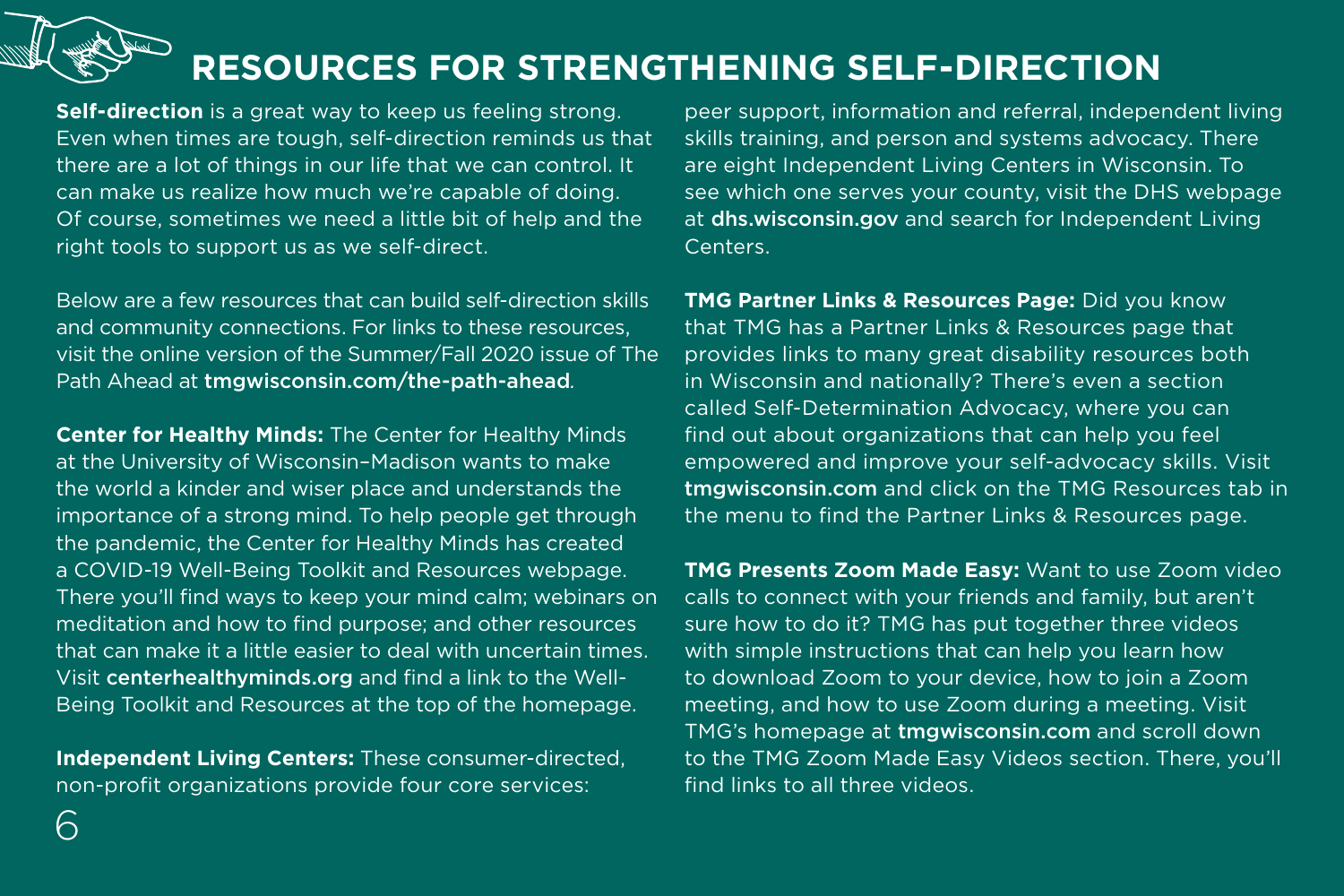# <span id="page-6-0"></span>**DISABILITY VOTE COALITION**

Your right to vote is one of the most important rights you have. It's your opportunity to support individuals who represent the issues that you care about.

**[The Wisconsin Disability Vote Coalition](https://disabilityvote.org/)** website has everything you need to be prepared to vote. It has resources about accessibility at voting locations, tips for safely voting, questions to ask your candidates, and how to get an absentee ballot.

Everyone's voice deserves to be heard. Make sure you take time to vote. You can learn more at **[disabilityvote.org](http://disabilityvote.org)**.

# <span id="page-6-1"></span>**ELECTRONIC VISIT VERIFICATION UPDATE**



This fall, the Wisconsin Department of Health Services (DHS) is planning to launch **Electronic Visit Verification (EVV)**. You can learn more about EVV and check out the EVV Information Video by going to **[dhs.wisconsin.gov/evv](http://dhs.wisconsin.gov/evv)**. You can also visit the EVV Frequently Asked Questions page at **[dhs.wisconsin.gov/evv/faq.htm](http://dhs.wisconsin.gov/evv/faq.htm)**.

# <span id="page-6-2"></span>**SELF-DETERMINATION CONFERENCE 2020**

Even though we can't meet in person this year, we're excited that the 2020 Wisconsin Self-Determination Conference will be happening virtually! Join TMG, self-advocates, and others that support people with disabilities from **October 26–28**.

The theme of this year's free, virtual event is **Turning Vision into Reality**. From the comfort of your home, you can meet other self-advocates, learn how to turn your dreams into action, and celebrate all the amazing things that make a great life possible. TMG is proud to sponsor and present at this conference. Through our sponsorship, we are helping to make the SD Conference accessible to all. We hope you can join us!

Learn more and register at **[wi-bpdd.org/index.php/](http://wi-bpdd.org/index.php/wisconsin-self-determination-conference) [wisconsin-self-determination-conference](http://wi-bpdd.org/index.php/wisconsin-self-determination-conference)**.

**Interested in attending the Wisconsin Self-Determination Conference, but not sure how to use Zoom to join the conference?** TMG has created three short Zoom videos that you can find on the TMG homepage under the Zoom Made Easy Videos section at **[tmgwisconsin.com](http://tmgwisconsin.com)**.

7

**VIRTUAL**

**& FREE**